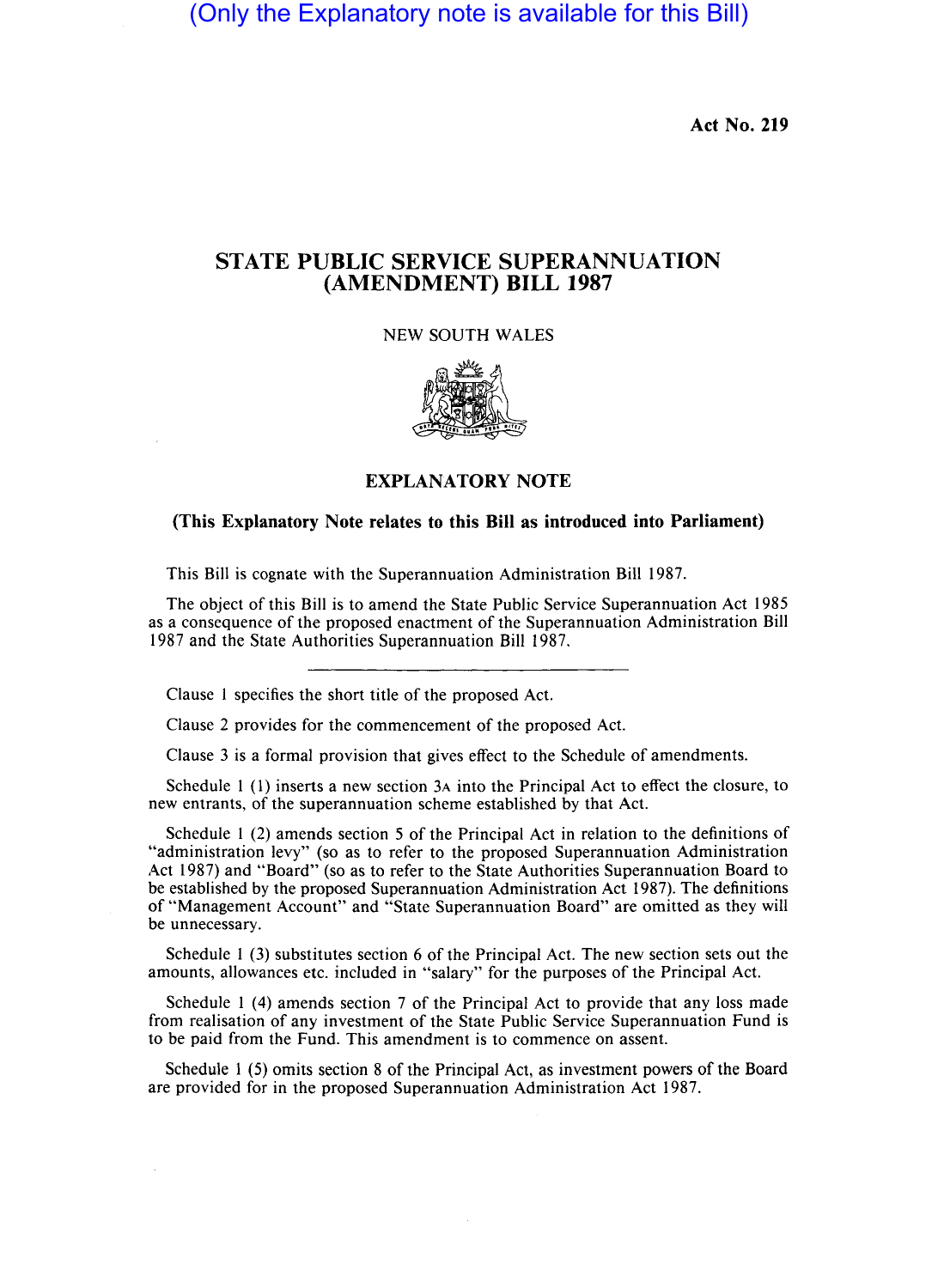## *State Public Service Superannuation (Amendment) 1987*

Schedule I (6) amends section 9 ot the Principal Act in relation to the accounts and records required to be kept by the Board. All but one of these amendments is to commence on assent.

Schedule I (7) substitutes section 10 of the Principal Act. The new section requires the Board to make periodic adjustments of accounts and reserves to take account of income of the Fund and other matters. This amendment is to commence on assent.

Schedule I (8) amends section **11** of the Principal Act to bring forward (from 30 June 1988 to 31 March 1988) the date as at which an actuarial investigation into the State Public Service Superannuation Fund is to be made.

Schedule 1 (9) amends section 13 of the Principal Act in line with corresponding provisions contained in the proposed State Authorities Superannuation Act 1987.

Schedule 1 (10) inserts a new section 22A into the Principal Act which provides for a transfer of amounts between employers in respect of contributors who transfer from the service of one employer to another.

Schedule 1 (11) amends section 34 of the Principal Act to give effect to provisions inserted by Schedule 1 (22) with respect to contributors transferred as a result of Government initiatives .

. Schedule 1 (12) inserts a new section 35A into the Principal Act which enables the Board to pay interest, at its discretion, on benefits paid under the Principal Act.

Schedule I (13) omits Part VI of the Principal Act which constituted the State Public Service Superannuation Board, which is to be abolished by the proposed Superannuation Administration Act 1987.

Schedule 1 (14) amends section 54 of the Principal Act to allow the Board in appropriate cases to regard an election or application as having been made on a date earlier than the date on which it was made.

Schedule 1 (15) amends section 55 of the Principal Act to enable the Board to pay a benefit, in accordance with a request made by a beneficiary, to another person.

Schedule I (16) omits section 56 of the Principal Act, the provisions of which are superseded by provisions of the proposed Superannuation Administration Act 1987.

Schedule I (17) substitutes section 57 of the Principal Act. The new section provides for the payment, in the event of death, of a benefit without a grant of probate or letters of administration, or in anticipation of a claim under the Family Provision Act 1982.

Schedule I (18)-(20) omit section 59 of the Principal Act and Schedules 1 and 2 to that Act. (Section 59 is superseded by a corresponding provision of the proposed Superannuation Administration Act 1987. The Schedules related to the constitution and procedure of the obsolete Board.)

Schedule I (21) amends Schedule 6 to the Principal Act by way of statute law revision, to omit provisions whose operation is spent and to correct a provision enabling the making of regulations consequent on the enactment of the Principal Act.